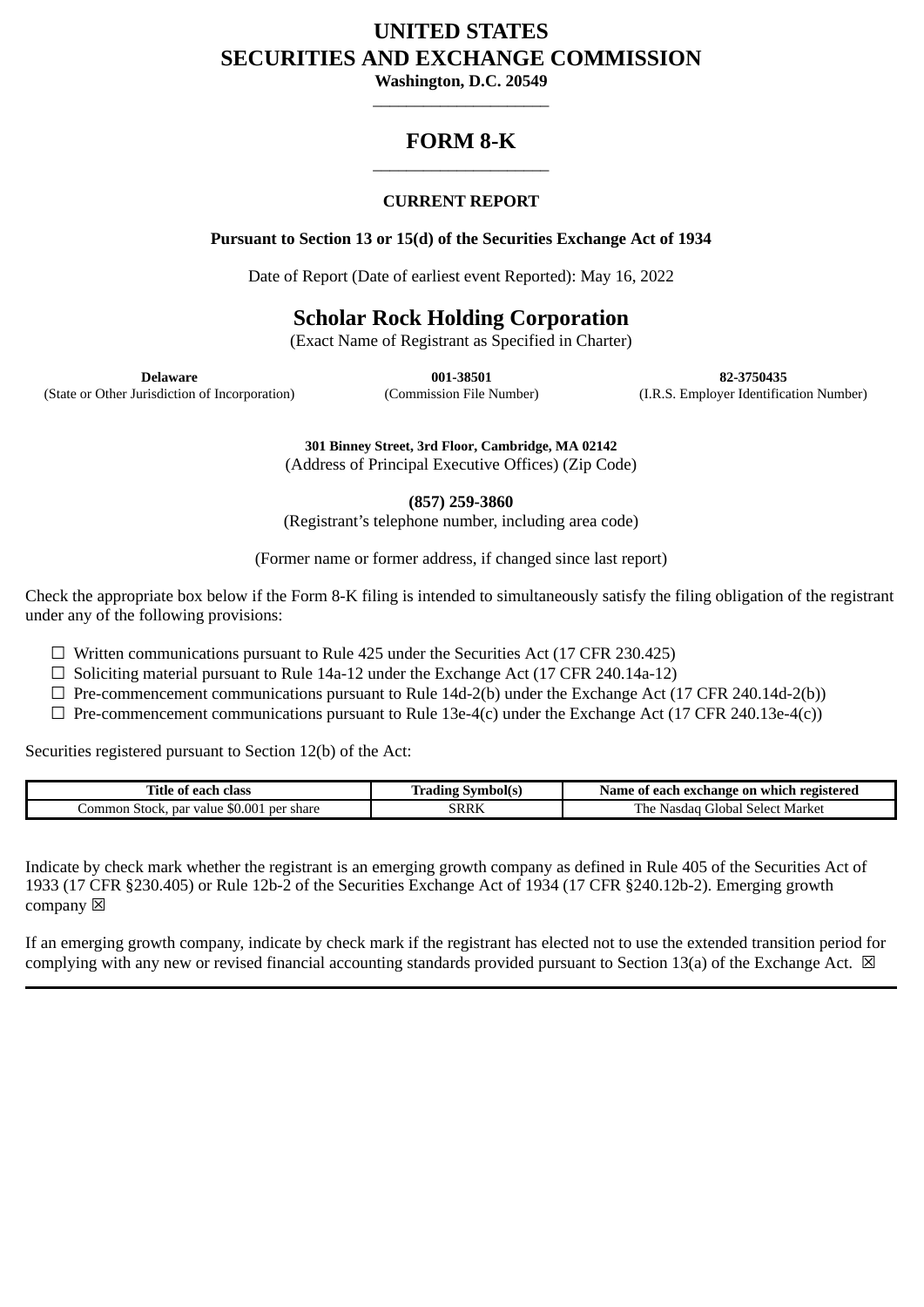#### **Item 2.02. Results of Operations and Financial Condition.**

On May 16, 2022, Scholar Rock Holding Corporation (the "Company") issued a press release announcing its financial and operating results for the quarter ended March 31, 2022. A copy of the press release is being furnished as Exhibit 99.1 to this Report on Form 8-K.

The information in this Report on Form 8-K and Exhibit 99.1 attached hereto is intended to be furnished and shall not be deemed "filed" for purposes of Section 18 of the Securities Exchange Act of 1934, as amended (the "Exchange Act"), or otherwise subject to the liabilities of that section, nor shall it be deemed incorporated by reference in any filing under the Securities Act of 1933, as amended, or the Exchange Act, except as expressly set forth by specific reference in such filing.

#### **Item 9.01. Financial Statements and Exhibits.**

(d) Exhibits

| Exhibit     |                                                                               |
|-------------|-------------------------------------------------------------------------------|
| No.         | <b>Description</b>                                                            |
|             |                                                                               |
| <u>99.1</u> | <u>Press Release issued by the Company on May 16, 2022, furnished hereto.</u> |
| 104         | Cover Page Interactive Data File (embedded within the Inline XBRL document)   |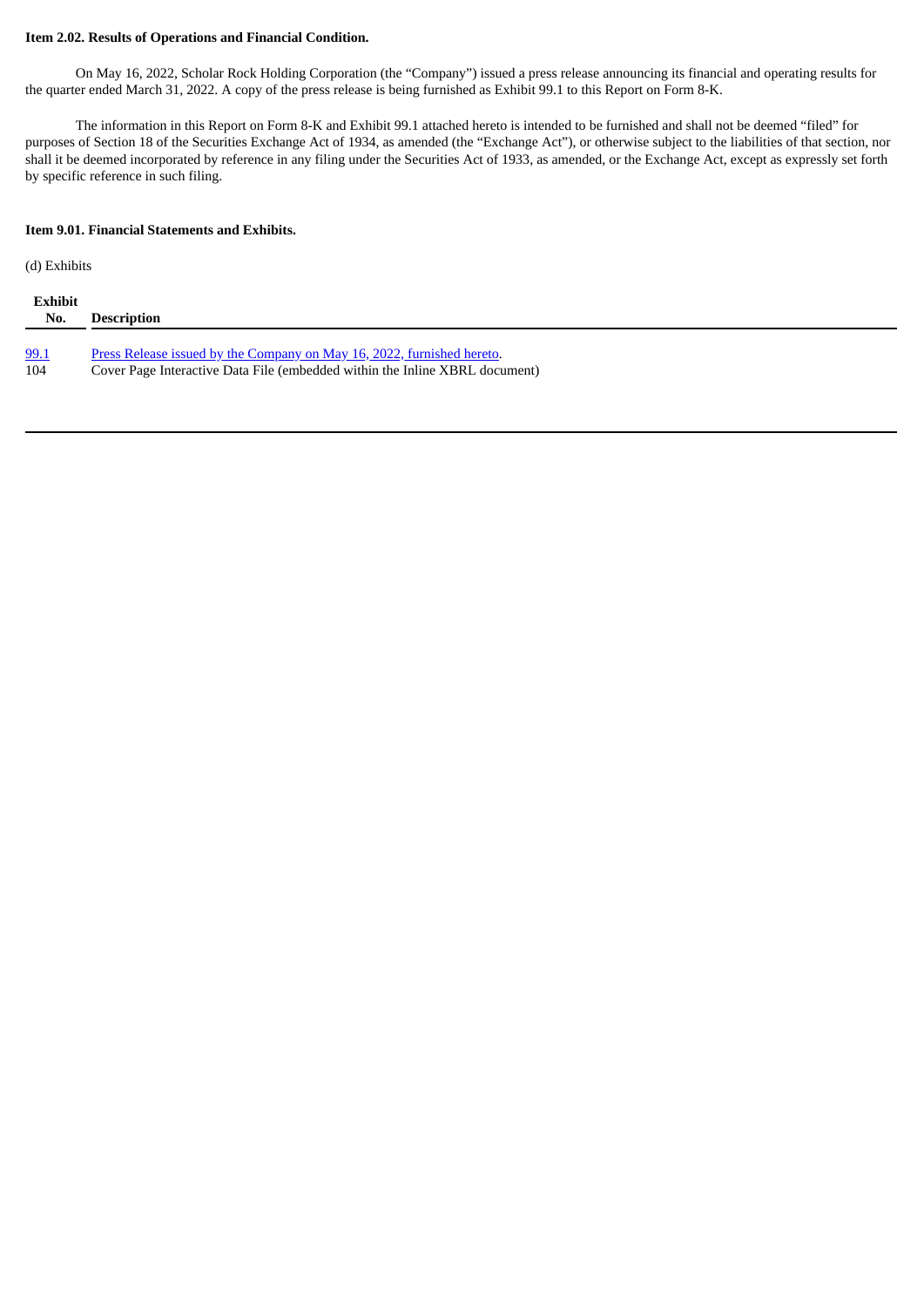#### **SIGNATURE**

Pursuant to the requirements of the Securities Exchange Act of 1934, the registrant has duly caused this report to be signed on its behalf by the undersigned hereunto duly authorized.

#### **Scholar Rock Holding Corporation**

Date: May 16, 2022 By:/s/ Junlin Ho

Junlin Ho General Counsel and Corporate Secretary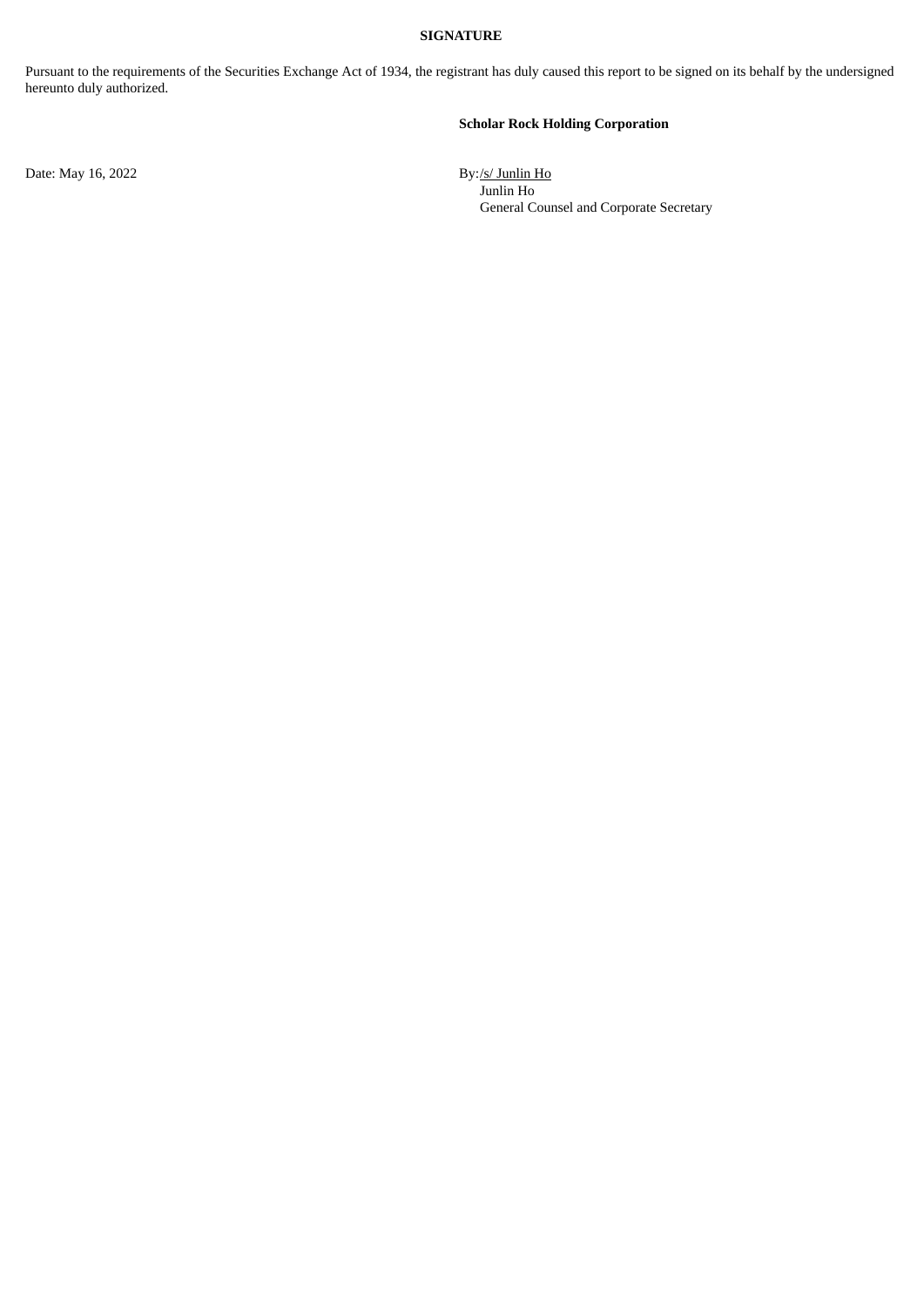## <span id="page-3-0"></span>**Scholar Rock Reports First Quarter 2022 Financial Results and Updates Strategic Priorities**

### *- On track for Phase 2 apitegromab TOPAZ two-year data by mid-year*

*- Progressed enrollment for both Phase 3 apitegromab SAPPHIRE clinical trial & Phase 1 SRK-181 DRAGON clinical trial*

### *- Restructuring reduces operating expenses, prioritizes R&D activity on completing SAPPHIRE trial and extends cash runway into the fourth quarter of 2023*

#### *- Yung Chyung, MD, has decided to step down as Chief Medical Officer effective June 30, 2022*

CAMBRIDGE, Mass.--(BUSINESS WIRE)--May 16, 2022--Scholar Rock (NASDAQ: SRRK), a Phase 3 clinical-stage biopharmaceutical company focused on the treatment of serious diseases in which protein growth factors play a fundamental role, today provided a business update and reported financial results for the first quarter ended March 31, 2022.

#### **Business Strategy & Update**

- **Prioritize R&D Activities to Support Progression and Completion of the Apitegromab Phase 3 SAPPHIRE Trial in Spinal Muscular Atrophy.** Scholar Rock is focusing its expertise in inhibiting the activation of latent growth factors on completing the Phase 2 TOPAZ extension clinical trial and the Phase 3 SAPPHIRE clinical trial, both of which are evaluating the potential of apitegromab to address motor function impairments in patients with spinal muscular atrophy (SMA). The SRK-181 program for the treatment of patients with solid tumors showing primary resistance to anti-PD-(L)1 therapy remains a priority with strategic value. While investment in the existing scientific platform continues, the Company is narrowing the scope of discovery programs it expects to pursue.
- **Focused Strategy to Increase Operational Efficiency, Reduce Cash Burn and Extend Runway.** The Company today announced a restructuring of its business to prioritize and focus on its clinical stage assets resulting in a reduction to its workforce by approximately 25%, in addition to the curtailment of previously planned hiring. The reduction in operating expenses relates to general and administrative spend and research activities related to earlier stage programs. In conjunction with the pipeline prioritization, these changes are expected to extend the cash runway into the fourth quarter of 2023.

"We are highly confident in the transformative potential of apitegromab based upon the Phase 2 TOPAZ data we have released to date. We look forward to presenting two-year extension trial data in the coming weeks," said Nagesh Mahanthappa, Ph.D., Founding Chief Executive Officer of Scholar Rock. "Based upon the strength of the data released to date and our commitment to the SMA community, this narrower focus and associated headcount reduction is necessary to execute our core mission - completing the Phase 3 SAPPHIRE trial to bring apitegromab, our highly innovative therapeutic candidate, to patients suffering with this devastating disease."

Dr. Mahanthappa continued, "Parting with employees who have dedicated their talent and expertise to evolving a scientific platform into a Phase 3-stage company is very difficult, and we are extremely grateful for their contributions to our mission to support patients and help position us to potentially deliver the next big innovation to patients with SMA."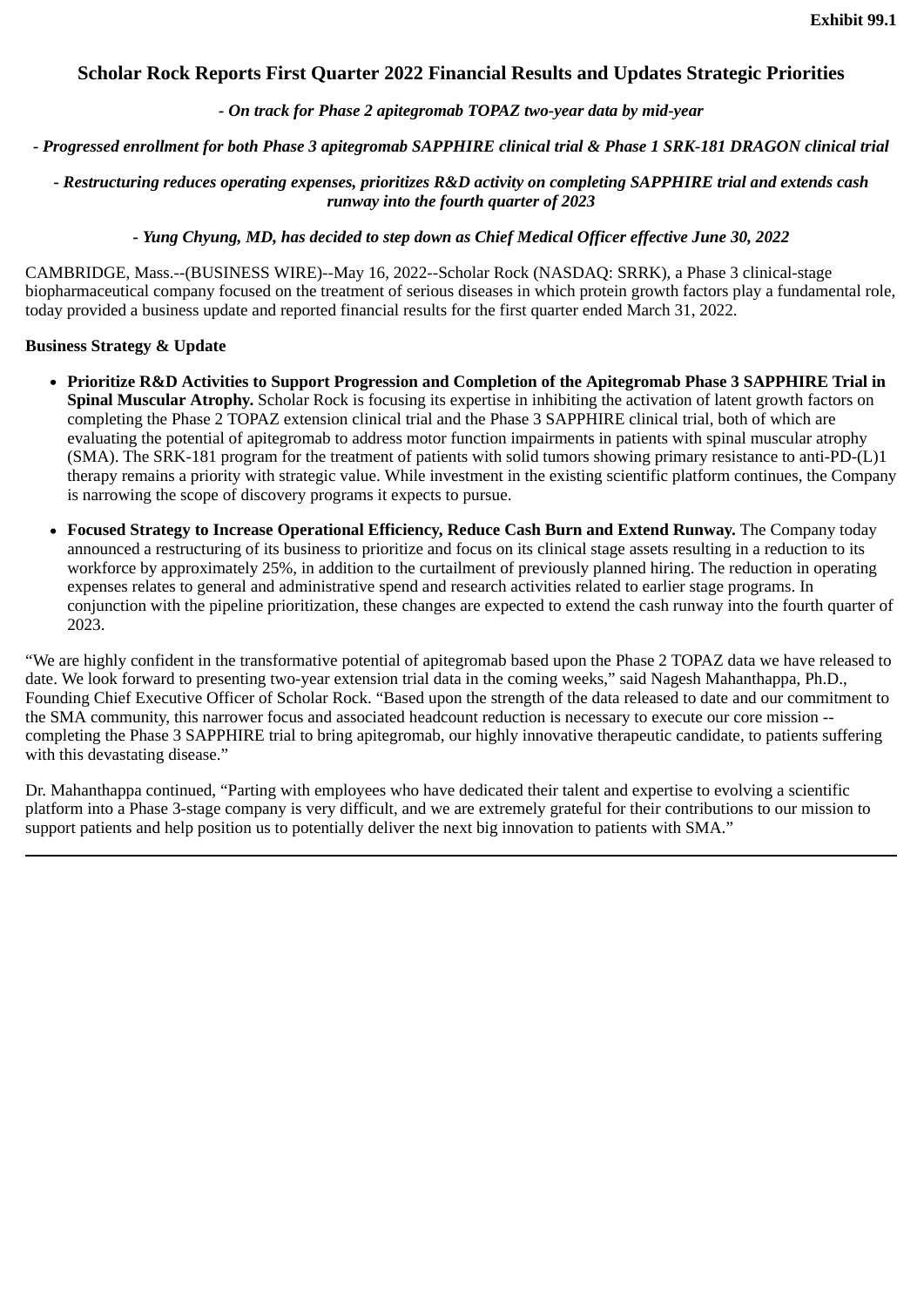## **Changes to Development Leadership**

The Company also announced today that Yung Chyung, M.D. has decided to step down as Chief Medical Officer (CMO) to explore new career opportunities, including his interest in global health. Dr. Chyung will remain with Scholar Rock through June 30 to work with the executive team and the development organization on a transition plan, and a retained search for a new CMO is ongoing.

"I am incredibly proud of the progress we've achieved to date at Scholar Rock and am humbled to have served alongside the amazing and talented employees across the company," said Dr. Chyung. "I am enthusiastic about the potential of apitegromab and SRK-181 to transform the lives of individuals impacted by serious diseases. With operational momentum continuing to build and the outstanding, high performing teams in place, I feel this is an appropriate time for me to explore my other long-term career interests, such as global health."

"The Board and I sincerely thank Yung for his ingenuity and leadership over the years, which have brought the apitegromab program forward through a successful Phase 2 proof-of-concept study and now into Phase 3, creating hope for patients and families suffering from SMA that muscle-directed therapy could have the potential to make a meaningful impact on their lives," said Dr. Mahanthappa. "While the search for a new CMO is a top priority and we are committed to identifying a medical leader with a strong track record in late-stage drug development and product launch, the significant depth of talent in our development team allows us to continue to build momentum in the SAPPHIRE pivotal and Phase 1 DRAGON proof-of-concept clinical trials without disruption."

## **Pipeline Updates**

**Apitegromab** is a selective inhibitor of myostatin activation being developed as the potential first muscle-directed therapy for the treatment of spinal muscular atrophy (SMA).

- **Enrollment Ongoing for Phase 3 SAPPHIRE Clinical Trial Evaluating Apitegromab in Patients with Non-Ambulatory Type 2 and 3 SMA.** The randomized, double-blind, placebo-controlled Phase 3 SAPPHIRE clinical trial is evaluating apitegromab for patients on either nusinersen or risdiplam. The clinical trial design plans for approximately 156 patients aged 2-12 years old with non-ambulatory Type 2 and 3 SMA to be enrolled in the main efficacy population.
- **Clinical Data from the Phase 2 TOPAZ 24-Month Extension Trial to be Presented at Cure SMA Annual Meeting in**  $\bullet$ **June**.
- **Data from the Phase 2 TOPAZ Trial Presented at the Muscular Dystrophy Association (MDA) Clinical & Scientific Conference and the American Academy of Neurology Annual Meeting in March, as well as the European Paediatric Neurology Society Congress in April.**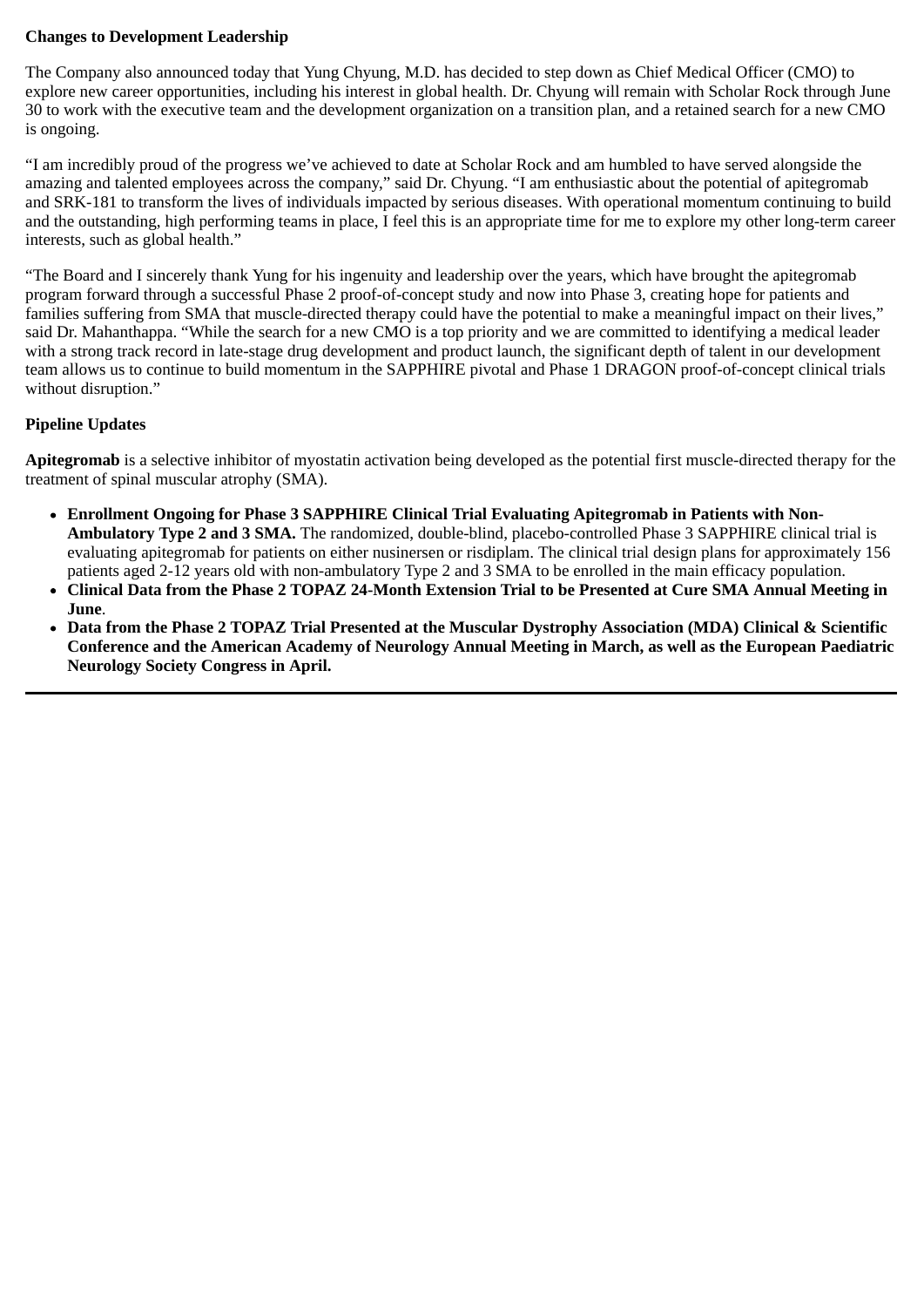**SRK-181** is a selective inhibitor of latent TGFβ1 activation being developed with the aim of overcoming primary resistance to and increasing the number of patients who may benefit from checkpoint inhibitor therapy.

**Enrollment Ongoing for Part B of the Phase 1 DRAGON POC Clinical Trial for SRK-181.** Part B consists of multiple proof-of-concept cohorts focused upon evaluating the ability of SRK-181 to overcome primary resistance to anti-PD-(L)1 therapy. Each cohort will enroll up to 40 patients with various solid tumors, including urothelial carcinoma (UC), cutaneous melanoma (MEL), non-small cell lung cancer (NSCLC), clear cell renal cell carcinoma (ccRCC), and other solid tumors. The biomarker strategy in part B of DRAGON will explore early signs of SRK-181 activity, including target engagement and pathway modulation. This will include measuring effects on both circulating and tumor immune contexture, such as CD8+ T cell infiltration and reductions in myeloid-derived suppressor cell (MDSC) populations as well as analysis of TGFβ-related pathway signaling. Initial evidence of drug activity and safety data are anticipated in 2022.

#### **First Quarter 2022 Financial Results**

For the quarter ended March 31, 2022, net loss was \$8.0 million or \$0.21 per share compared to a net loss of \$27.7 million or \$0.76 per share for the quarter ended March 31, 2021.

- Revenue was \$33.2 million for the quarter ended March 31, 2022 compared to \$4.7 million for the quarter ended March 31, 2021 and was related to the Gilead fibrosis-focused research collaboration, which was executed in December 2018 and concluded in December 2021.
- Research and development expense was \$29.4 million for the quarter ended March 31, 2022 compared to \$22.5 million for the quarter ended March 31, 2021. The increase year-over-year primarily reflects increased clinical costs associated with apitegromab and higher personnel costs. The Company expects research expenses to decline beginning in the third quarter of 2022 due to the portfolio updates and workforce reduction announced today.
- $\bullet$ General and administrative expense was \$10.8 million for the quarter ended March 31, 2022 compared to \$9.4 million for the quarter ended March 31, 2021. The increase year-over-year was primarily attributed to higher personnel costs. As a result of our reduction in force, we expect our employee-related expenses to decline in the second half of the year as compared to the first half of 2022.
- As of March 31, 2022, Scholar Rock had cash, cash equivalents, and marketable securities of approximately \$210 million. The Company expects that the updates and changes announced today will fund its anticipated operating and capital expenditure requirements into the fourth quarter of 2023.

"While we have paused many of our discovery programs, we are continuing to progress selected pre-clinical programs which best exemplify the value of our platform. As a platform company, business development remains an important part of our strategy and we continue to explore partnerships for these programs which could be a source of non-dilutive capital in the future," said Ted Myles, Chief Operating Officer and Chief Financial Officer at Scholar Rock. "Our streamlined focus and structure allow us to channel the majority of our resources to supporting the SAPPHIRE trial and SRK-181, which we believe are key near- and longterm value drivers."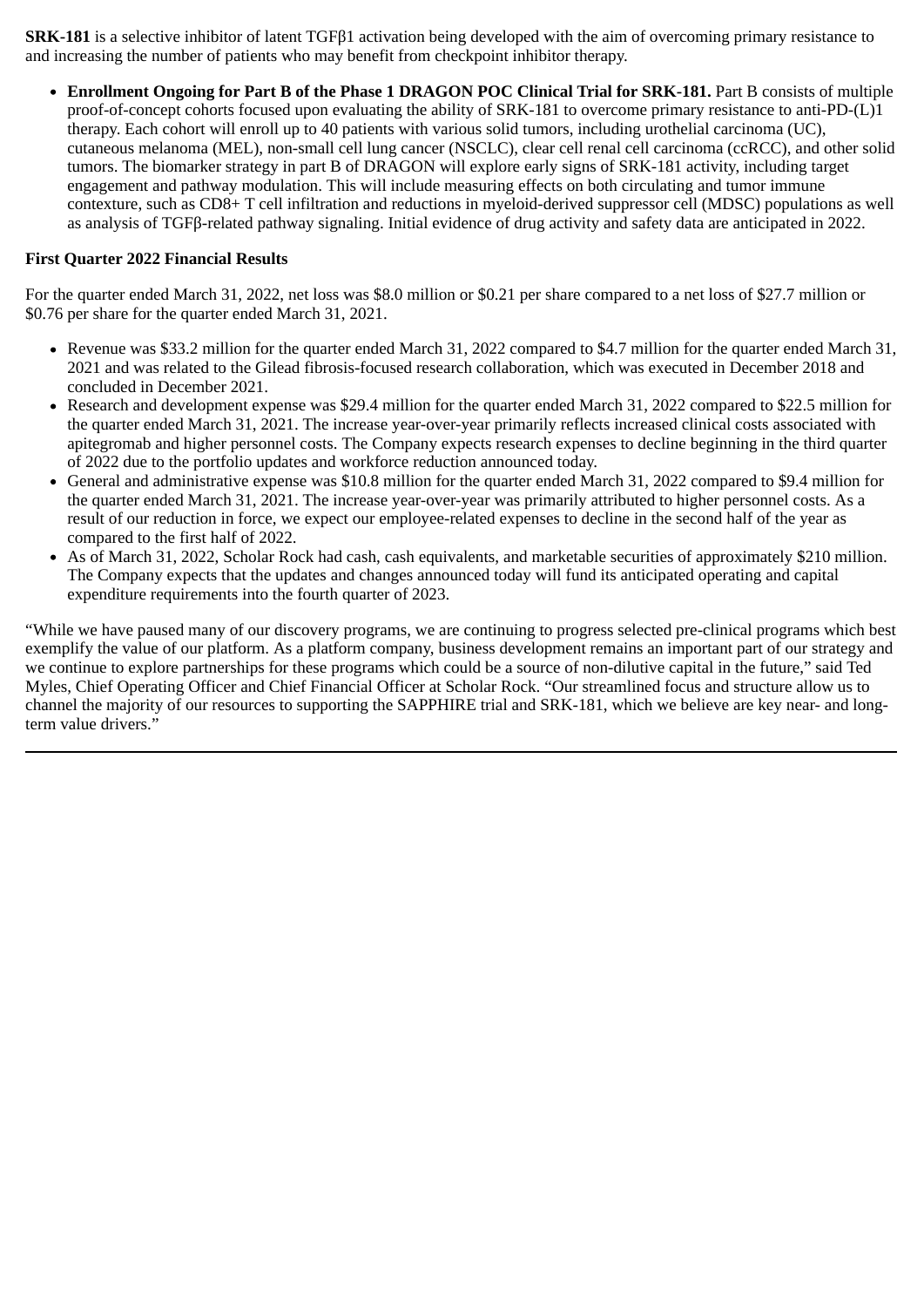#### **About Scholar Rock**

Scholar Rock is a clinical-stage biopharmaceutical company focused on the discovery and development of innovative medicines for the treatment of serious diseases in which signaling by protein growth factors plays a fundamental role. Scholar Rock is creating a pipeline of novel product candidates with the potential to transform the lives of patients suffering from a wide range of serious diseases, including neuromuscular disorders, cancer, and fibrosis. Scholar Rock's approach to targeting the molecular mechanisms of growth factor activation enabled it to develop a proprietary platform for the discovery and development of monoclonal antibodies that locally and selectively target these signaling proteins at the cellular level. By developing product candidates that act in the disease microenvironment, the Company intends to avoid the historical challenges associated with inhibiting growth factors for therapeutic effect. Scholar Rock believes its focus on biologically validated growth factors may facilitate a more efficient development path. For more information, please visit www.ScholarRock.com or follow Scholar Rock on Twitter (@ScholarRock) and LinkedIn (https://www.linkedin.com/company/scholar-rock/). Investors and others should note that we communicate with our investors and the public using our company website www.scholarrock.com, including, but not limited to, company disclosures, investor presentations and FAQs, Securities and Exchange Commission filings, press releases, public conference call transcripts and webcast transcripts, as well as on Twitter and LinkedIn. The information that we post on our website or on Twitter or LinkedIn could be deemed to be material information. As a result, we encourage investors, the media and others interested to review the information that we post there on a regular basis. The contents of our website or social media shall not be deemed incorporated by reference in any filing under the Securities Act of 1933, as amended.

Scholar Rock® is a registered trademark of Scholar Rock, Inc.

#### **Forward-Looking Statements**

This press release contains "forward-looking statements" within the meaning of the Private Securities Litigation Reform Act of 1995, including, but not limited to, statements regarding Scholar Rock's future expectations, plans and prospects, including without limitation, Scholar Rock's expectations regarding its growth, strategy, progress and timing of its clinical trials for apitegromab, SRK-181, and other product candidates and indication selection and development timing, its cash runway, the ability of any product candidate to perform in humans in a manner consistent with earlier nonclinical, preclinical or clinical trial data, and the potential of its product candidates and proprietary platform. The use of words such as "may," "might," "could," "will," "should," "expect," "plan," "anticipate," "believe," "estimate," "project," "intend," "future," "potential," or "continue," and other similar expressions are intended to identify such forward-looking statements. All such forward-looking statements are based on management's current expectations of future events and are subject to a number of risks and uncertainties that could cause actual results to differ materially and adversely from those set forth in or implied by such forward-looking statements. These risks and uncertainties include, without limitation, that preclinical and clinical data, including the results from the Phase 2 clinical trial of apitegromab, or Part A of the Phase 1 clinical trial of SRK-181, are not predictive of, may be inconsistent with, or more favorable than, additional data generated from clinical trials of the same product candidate, including, without limitation, the TOPAZ extension clinical trial and the Phase 3 SAPPHIRE clinical trial of apitegromab in SMA or Part B of the Phase 1 DRAGON clinical trial of SRK-181, Scholar Rock's ability to provide the financial support, resources and expertise necessary to identify and develop product candidates on the expected timeline, the data generated from Scholar Rock's nonclinical and preclinical studies and clinical trials, information provided or decisions made by regulatory authorities, competition from third parties that are developing products for similar uses, Scholar Rock's ability to obtain, maintain and protect its intellectual property, Scholar Rock's dependence on third parties for development and manufacture of product candidates including, without limitation, to supply any clinical trials, Scholar Rock's ability to manage expenses and to obtain additional funding when needed to support its business activities and establish and maintain strategic business alliances and new business initiatives, and the impacts of public health pandemics such as COVID-19 on business operations and expectations, as well as those risks more fully discussed in the section entitled "Risk Factors" in Scholar Rock's Quarterly Report on Form 10-Q for the quarter ended March 31, 2022, as well as discussions of potential risks, uncertainties, and other important factors in Scholar Rock's subsequent filings with the Securities and Exchange Commission. Any forward-looking statements represent Scholar Rock's views only as of today and should not be relied upon as representing its views as of any subsequent date. All information in this press release is as of the date of the release, and Scholar Rock undertakes no duty to update this information unless required by law.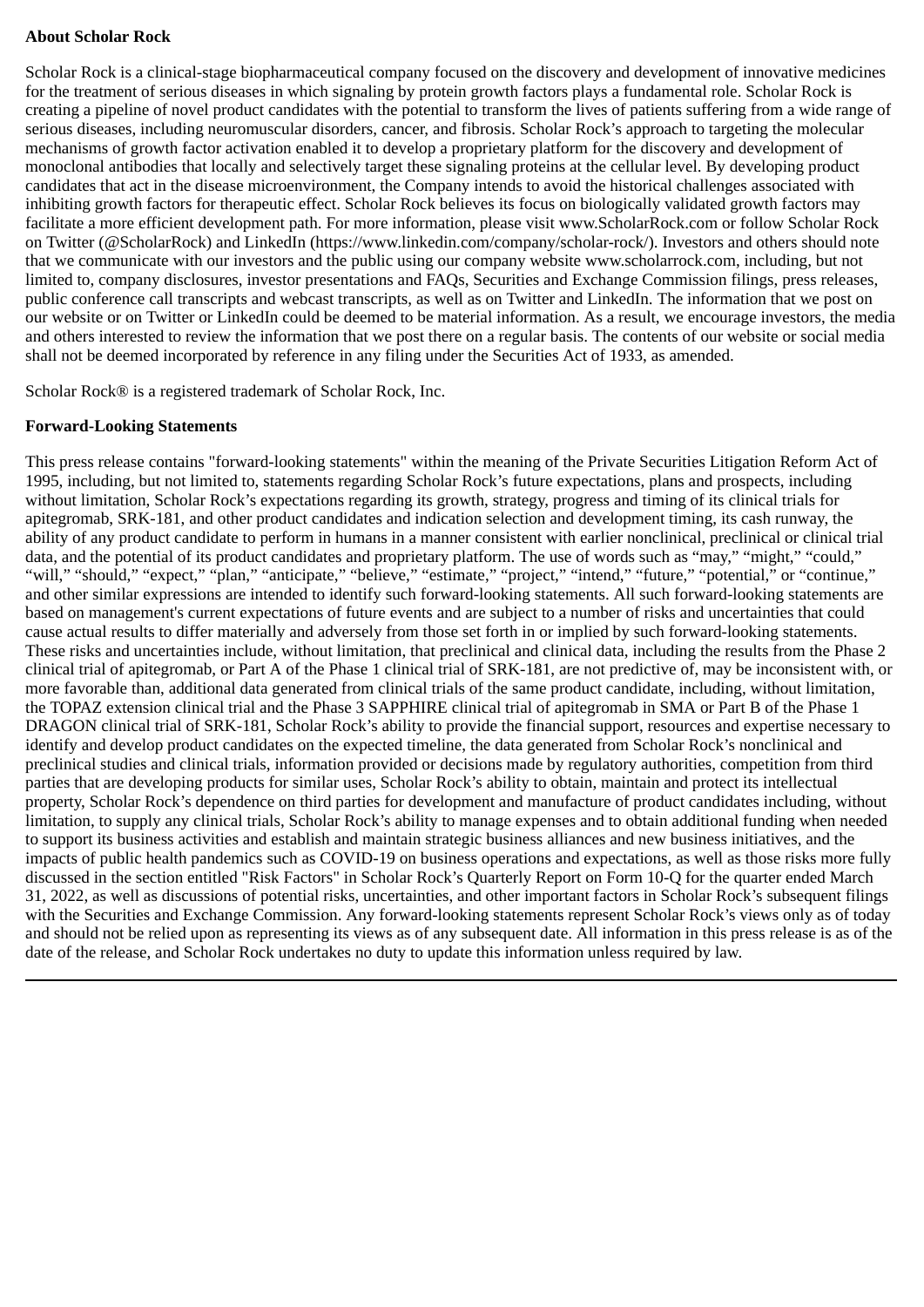## **Scholar Rock Holding Corporation Condensed Consolidated Statements of Operations**

(unaudited)

(in thousands, except share and per share data)

|                                                               | 2022               | <b>Three Months Ended March 31</b><br>2021 |            |
|---------------------------------------------------------------|--------------------|--------------------------------------------|------------|
| Revenue                                                       | \$<br>33,193       | -S                                         | 4,708      |
| <b>Operating expenses</b>                                     |                    |                                            |            |
| Research and development                                      | 29,366             |                                            | 22,549     |
| General and administrative                                    | 10,760             |                                            | 9,366      |
| Total operating expenses                                      | 40,126             |                                            | 31,915     |
| Loss from operations                                          | (6,933)            |                                            | (27, 207)  |
| Other income (expense), net                                   | (1,017)            |                                            | (464)      |
| Net loss                                                      | \$<br>$(7,950)$ \$ |                                            | (27, 671)  |
| Net loss per share, basic and diluted                         | \$<br>$(0.21)$ \$  |                                            | (0.76)     |
| Weighted average common shares outstanding, basic and diluted | 37,456,574         |                                            | 36,380,438 |